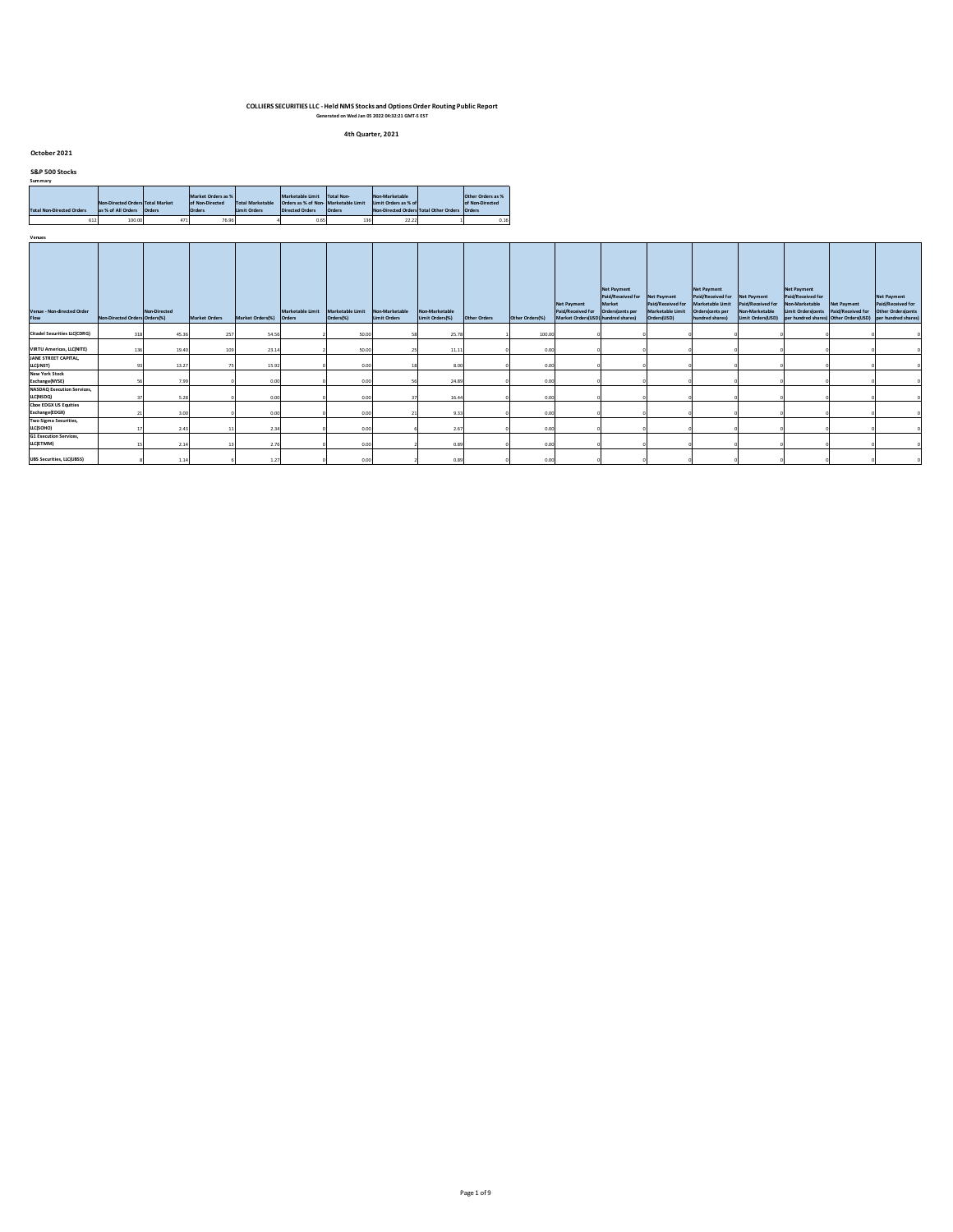**4th Quarter, 2021**

#### **October 2021**

**Venues**

### **Non-S&P 500 Stocks Summary**

| эчшна у                          |                                  |               |                    |                         |                                     |                   |                      |                                               |                   |
|----------------------------------|----------------------------------|---------------|--------------------|-------------------------|-------------------------------------|-------------------|----------------------|-----------------------------------------------|-------------------|
|                                  |                                  |               |                    |                         |                                     |                   |                      |                                               |                   |
|                                  |                                  |               | Market Orders as % |                         | Marketable Limit                    | <b>Total Non-</b> | Non-Marketable       |                                               | Other Orders as % |
|                                  | Non-Directed Orders Total Market |               | of Non-Directed    | <b>Total Marketable</b> | Orders as % of Non-Marketable Limit |                   | Limit Orders as % of |                                               | of Non-Directed   |
| <b>Total Non-Directed Orders</b> | as % of All Orders               | <b>Orders</b> | <b>Orders</b>      | <b>Limit Orders</b>     | <b>Directed Orders</b>              | Orders            |                      | Non-Directed Orders Total Other Orders Orders |                   |
| 571                              | 100.00                           | 45€           | 79.86              |                         | 3.50                                |                   | 12.43                |                                               | 4.20              |

| Venue - Non-directed Order<br>Flow             | Non-Directed Orders Orders(%) | Non-Directed | <b>Market Orders</b> | Market Orders(%) Orders | Marketable Limit | Marketable Limit<br>Orders(%) | Non-Marketable<br>Limit Orders | Non-Marketable<br>Limit Orders(%) | Other Orders | Other Orders(%) | <b>Net Payment</b><br>Paid/Received for Orders(cents per<br>Market Orders(USD) hundred shares) | Net Payment<br>Paid/Received for Net Payment<br>Market | Paid/Received for<br>Marketable Limit<br>Orders(USD) | <b>Net Payment</b><br>Paid/Received for<br>Marketable Limit<br>Orders(cents per<br>hundred shares) | Net Payment<br>Paid/Received for<br>Non-Marketable<br>Limit Orders(USD) | <b>Net Payment</b><br>Paid/Received for<br>Non-Marketable<br>Limit Orders(cents Paid/Received for | <b>Net Payment</b> | Net Payment<br>Paid/Received for<br>Other Orders(cents<br>per hundred shares) Other Orders(USD) per hundred shares) |
|------------------------------------------------|-------------------------------|--------------|----------------------|-------------------------|------------------|-------------------------------|--------------------------------|-----------------------------------|--------------|-----------------|------------------------------------------------------------------------------------------------|--------------------------------------------------------|------------------------------------------------------|----------------------------------------------------------------------------------------------------|-------------------------------------------------------------------------|---------------------------------------------------------------------------------------------------|--------------------|---------------------------------------------------------------------------------------------------------------------|
| <b>Citadel Securities LLC(CDRG)</b>            |                               | 45.93        |                      | 56.1                    |                  | 50.00                         |                                | 20.14                             |              | 13.89           |                                                                                                |                                                        |                                                      |                                                                                                    |                                                                         |                                                                                                   |                    |                                                                                                                     |
| <b>VIRTU Americas, LLC(NITE)</b>               |                               | 19.35        |                      | 24.3                    |                  | 20.00                         |                                | 6.47                              |              |                 |                                                                                                |                                                        |                                                      |                                                                                                    |                                                                         |                                                                                                   |                    |                                                                                                                     |
| JANE STREET CAPITAL,<br>LLC(INST)              |                               | 10.45        |                      | 13.3                    |                  | 15.00                         |                                | 2.88                              |              | n nn            |                                                                                                |                                                        |                                                      |                                                                                                    |                                                                         |                                                                                                   |                    |                                                                                                                     |
| <b>NASDAQ Execution Services,</b><br>LLC(NSDQ) |                               | 6.61         |                      | 0.00                    |                  | 0.00                          |                                | 30.94                             |              |                 |                                                                                                |                                                        |                                                      |                                                                                                    |                                                                         |                                                                                                   |                    |                                                                                                                     |
| <b>UBS Securities, LLC(UBSS)</b>               |                               | 3.84         |                      |                         |                  | 5.00                          |                                | 0.72                              |              | 47.22           |                                                                                                |                                                        |                                                      |                                                                                                    |                                                                         |                                                                                                   |                    |                                                                                                                     |
| <b>Choe EDGX US Equities</b><br>Exchange(EDGX) |                               |              |                      | 0.00                    |                  | 0.00                          |                                | 15.83                             |              | 0.00            |                                                                                                |                                                        |                                                      |                                                                                                    |                                                                         |                                                                                                   |                    |                                                                                                                     |
| <b>G1 Execution Services,</b><br>LLC(ETMM)     |                               | 2.92         |                      | 3.5                     |                  | 10.00                         |                                | 0.72                              |              | 0.00            |                                                                                                |                                                        |                                                      |                                                                                                    |                                                                         |                                                                                                   |                    |                                                                                                                     |
| <b>New York Stock</b><br>Exchange(NYSE)        |                               | 2.40         |                      | 0.00                    |                  | 0.00                          |                                | 11.51                             |              |                 |                                                                                                |                                                        |                                                      |                                                                                                    |                                                                         |                                                                                                   |                    |                                                                                                                     |
| <b>NYSE Arca(ARCA)</b>                         |                               |              |                      | 0.01                    |                  | 0.00                          |                                | 8.63                              |              |                 |                                                                                                |                                                        |                                                      |                                                                                                    |                                                                         |                                                                                                   |                    |                                                                                                                     |
| Instinet BlockCross(BLKX)                      |                               |              |                      | 0.00                    |                  | 0.00                          |                                | 0.00                              |              | 33.33           |                                                                                                |                                                        |                                                      |                                                                                                    |                                                                         |                                                                                                   |                    |                                                                                                                     |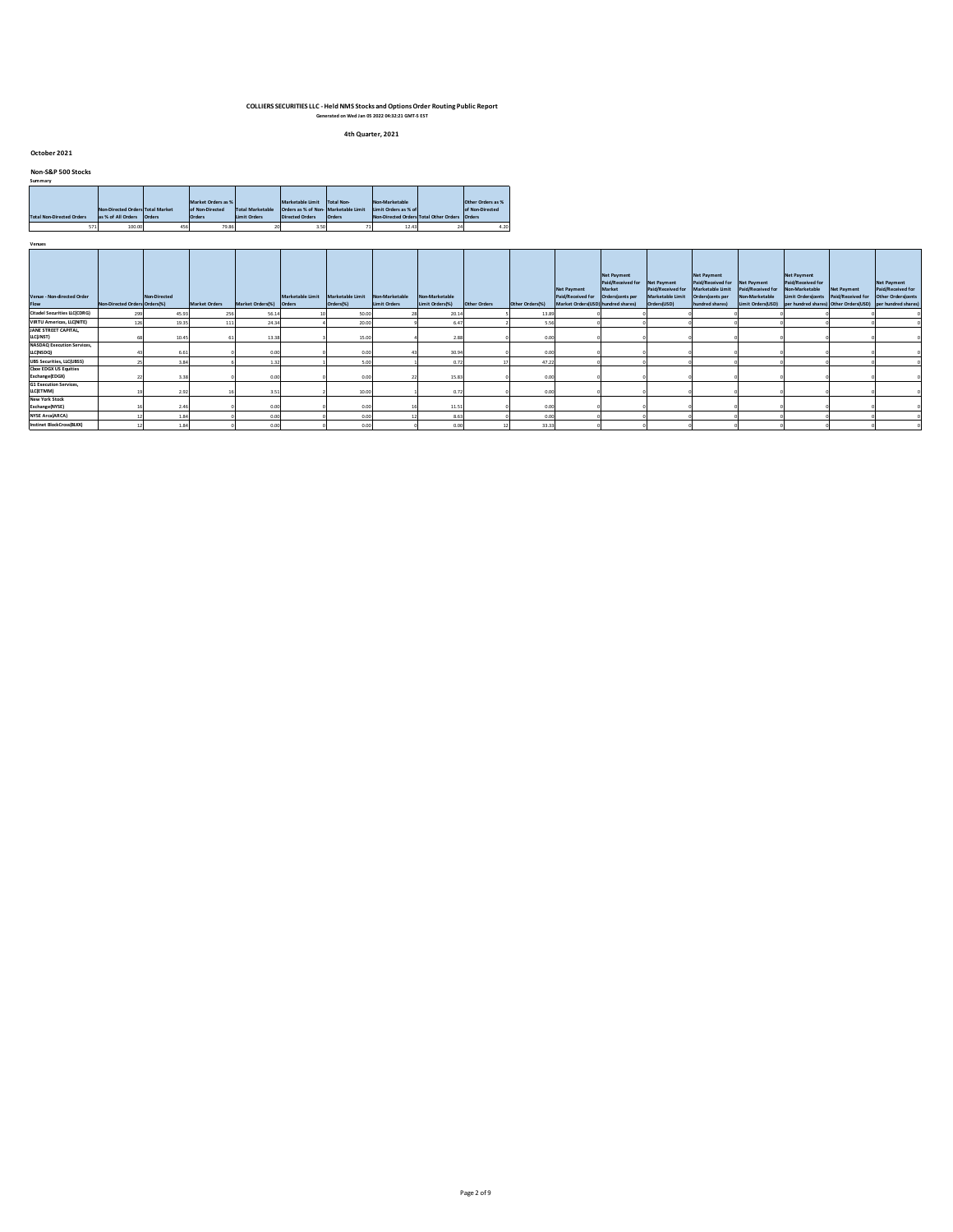**4th Quarter, 2021**

**October 2021**

| <b>Option Contracts</b><br>Summary |                                                        |        |                                                 |                                                |                                                                                    |                             |                                                                                  |                                                |
|------------------------------------|--------------------------------------------------------|--------|-------------------------------------------------|------------------------------------------------|------------------------------------------------------------------------------------|-----------------------------|----------------------------------------------------------------------------------|------------------------------------------------|
| <b>Total Non-Directed Orders</b>   | Non-Directed Orders Total Market<br>as % of All Orders | Orders | Market Orders as %<br>of Non-Directed<br>Orders | <b>Total Marketable</b><br><b>Limit Orders</b> | Marketable Limit<br>Orders as % of Non- Marketable Limit<br><b>Directed Orders</b> | <b>Total Non-</b><br>Orders | Non-Marketable<br>Limit Orders as % of<br>Non-Directed Orders Total Other Orders | Other Orders as %<br>of Non-Directed<br>Orders |
| 178                                | 100.00                                                 | 85     | 47.75                                           |                                                | 4.49                                                                               | 85                          | 47.75                                                                            | 0.00                                           |

| Venues                                           |                               |              |                      |                         |                  |                               |                                |                                   |              |                 |                                                                                                |                                            |                                                                     |                                                                                                                |                                     |                                                                                                   |                    |                                                                                                                                              |
|--------------------------------------------------|-------------------------------|--------------|----------------------|-------------------------|------------------|-------------------------------|--------------------------------|-----------------------------------|--------------|-----------------|------------------------------------------------------------------------------------------------|--------------------------------------------|---------------------------------------------------------------------|----------------------------------------------------------------------------------------------------------------|-------------------------------------|---------------------------------------------------------------------------------------------------|--------------------|----------------------------------------------------------------------------------------------------------------------------------------------|
| Venue - Non-directed Order<br>Flow               | Non-Directed Orders Orders(%) | Non-Directed | <b>Market Orders</b> | Market Orders(%) Orders | Marketable Limit | Marketable Limit<br>Orders(%) | Non-Marketable<br>Limit Orders | Non-Marketable<br>Limit Orders(%) | Other Orders | Other Orders(%) | <b>Net Payment</b><br>Paid/Received for Orders(cents per<br>Market Orders(USD) hundred shares) | Net Payment<br>Paid/Received for<br>Market | Net Payment<br>Paid/Received for<br>Marketable Limit<br>Orders(USD) | <b>Net Payment</b><br>Paid/Received for Net Payment<br>Marketable Limit<br>Orders(cents per<br>hundred shares) | Paid/Received for<br>Non-Marketable | <b>Net Payment</b><br>Paid/Received for<br>Non-Marketable<br>Limit Orders(cents Paid/Received for | <b>Net Payment</b> | <b>Net Payment</b><br>Paid/Received for<br>Other Orders(cents<br>Limit Orders(USD) per hundred shares) Other Orders(USD) per hundred shares) |
| <b>Citadel Securities LLC(CDRG)</b>              |                               | 43.09        |                      | 49.4                    |                  | 25.00                         |                                | 38.64                             |              | 0.00            |                                                                                                |                                            |                                                                     |                                                                                                                |                                     |                                                                                                   |                    |                                                                                                                                              |
| Susquehanna Capital<br>Group(SUSQ)               |                               | 19.89        |                      | 31.7                    |                  | 75.00                         |                                | 3.41                              |              | 0.00            |                                                                                                |                                            |                                                                     |                                                                                                                |                                     |                                                                                                   |                    |                                                                                                                                              |
| <b>Wolverine Execution Services</b><br>LLC(WEXX) |                               | 19.34        |                      | 2.3'                    |                  | 0.00                          |                                | 37.50                             |              | 0.00            |                                                                                                |                                            |                                                                     |                                                                                                                |                                     |                                                                                                   |                    |                                                                                                                                              |
| <b>Dash Financial Technologies</b><br>LLC(DASH)  |                               | 9.94         |                      | 5.8                     |                  | 0.00                          |                                | 14.77                             |              | 0.00            |                                                                                                |                                            |                                                                     |                                                                                                                |                                     |                                                                                                   |                    |                                                                                                                                              |
| Morgan Stanley & Company<br>LLC(MSCO)            |                               | 773          |                      | 10.5!                   |                  | 0.00                          |                                | 5.68                              |              | 0.00            |                                                                                                |                                            |                                                                     |                                                                                                                |                                     |                                                                                                   |                    |                                                                                                                                              |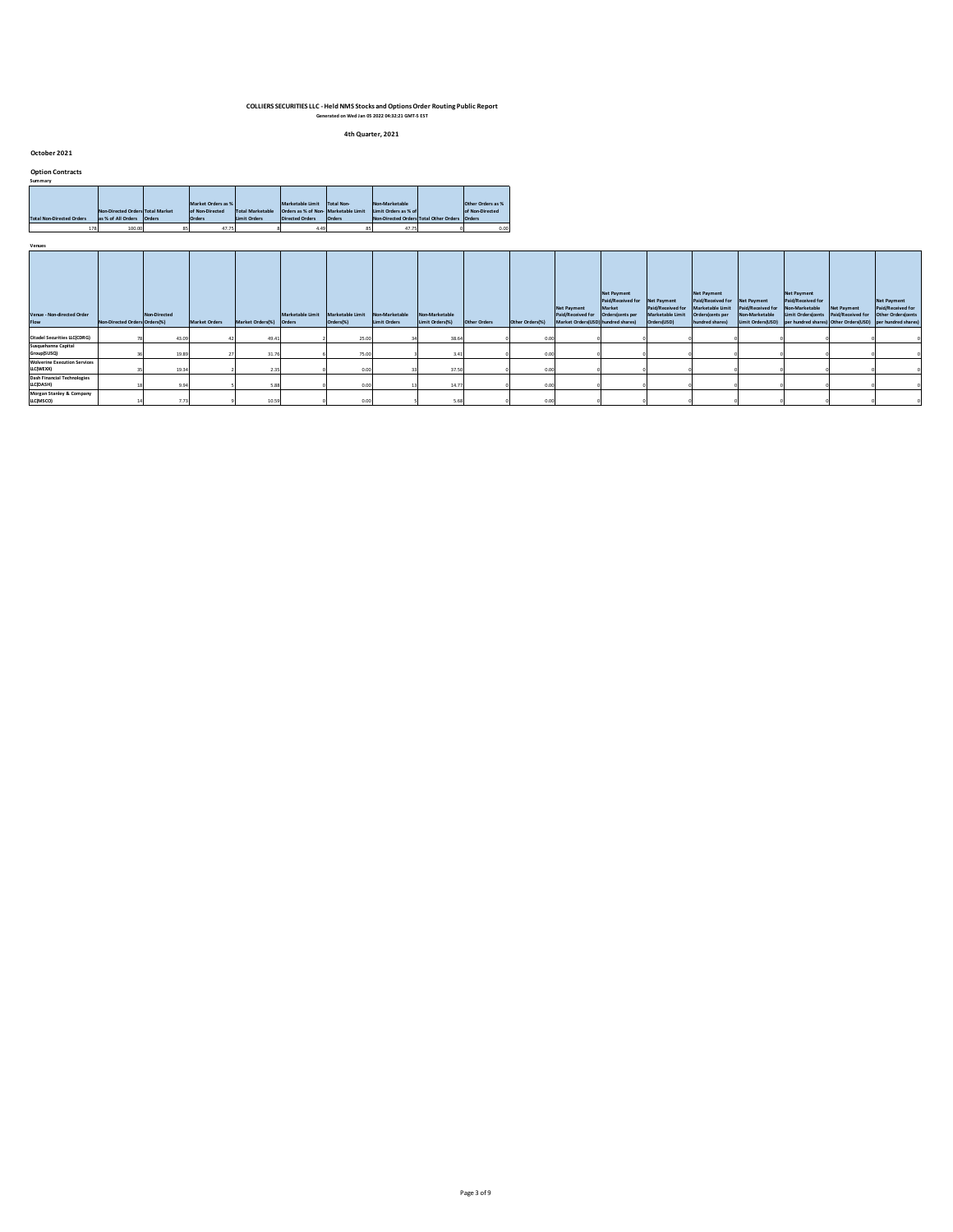**4th Quarter, 2021**

#### **November 2021**

### **S&P 500 Stocks**

| Summary                          |                                  |        |                    |                         |                                     |                   |                      |                                               |                   |
|----------------------------------|----------------------------------|--------|--------------------|-------------------------|-------------------------------------|-------------------|----------------------|-----------------------------------------------|-------------------|
|                                  |                                  |        |                    |                         |                                     |                   |                      |                                               |                   |
|                                  |                                  |        |                    |                         |                                     |                   |                      |                                               |                   |
|                                  |                                  |        |                    |                         |                                     |                   |                      |                                               |                   |
|                                  |                                  |        | Market Orders as % |                         | Marketable Limit                    | <b>Total Non-</b> | Non-Marketable       |                                               | Other Orders as % |
|                                  | Non-Directed Orders Total Market |        | of Non-Directed    | <b>Total Marketable</b> | Orders as % of Non-Marketable Limit |                   | Limit Orders as % of |                                               | of Non-Directed   |
| <b>Total Non-Directed Orders</b> | as % of All Orders               | Orders | <b>Orders</b>      | Limit Orders            | <b>Directed Orders</b>              | Orders            |                      | Non-Directed Orders Total Other Orders Orders |                   |
| 604                              | 100.00                           | 515    | 85.26              |                         | 1.16                                |                   | 12.58                |                                               | 0.99              |

| Venue - Non-directed Order<br>Flow             | Non-Directed Orders Orders(%) | Non-Directed     | <b>Market Orders</b> | Market Orders(%) Orders | Marketable Limit Marketable Limit | Orders(%) | Non-Marketable<br>Limit Orders | Non-Marketable<br>Limit Orders(%) | Other Orders | Other Orders(%) | <b>Net Payment</b><br>Paid/Received for Orders(cents per<br>Market Orders(USD) hundred shares) | <b>Net Payment</b><br>Paid/Received for<br>Market | Net Payment<br>Paid/Received for<br>Marketable Limit<br>Orders(USD) | <b>Net Payment</b><br>Paid/Received for Net Payment<br>Marketable Limit<br>Orders(cents per<br>hundred shares) | Paid/Received for<br>Non-Marketable<br>Limit Orders(USD) | <b>Net Payment</b><br>Paid/Received for<br>Non-Marketable<br>Limit Orders(cents Paid/Received for Other Orders(cents<br>per hundred shares) Other Orders(USD) per hundred shares) | <b>Net Payment</b> | <b>Net Payment</b><br>Paid/Received for |
|------------------------------------------------|-------------------------------|------------------|----------------------|-------------------------|-----------------------------------|-----------|--------------------------------|-----------------------------------|--------------|-----------------|------------------------------------------------------------------------------------------------|---------------------------------------------------|---------------------------------------------------------------------|----------------------------------------------------------------------------------------------------------------|----------------------------------------------------------|-----------------------------------------------------------------------------------------------------------------------------------------------------------------------------------|--------------------|-----------------------------------------|
| <b>Citadel Securities LLC(CDRG)</b>            | 292                           | 42.01            | 260                  | 50.4                    |                                   | 28.57     |                                | 15.09                             |              | 42.86           |                                                                                                |                                                   |                                                                     |                                                                                                                |                                                          |                                                                                                                                                                                   |                    |                                         |
| <b>VIRTU Americas, LLC(NITE)</b>               |                               | 22.73            |                      | 27.1                    |                                   | 42.86     |                                | 9.43                              |              | 0.00            |                                                                                                |                                                   |                                                                     |                                                                                                                |                                                          |                                                                                                                                                                                   |                    |                                         |
| JANE STREET CAPITAL,<br>LLC(INST)              |                               | 14.68            |                      | 17.28                   |                                   | 28.57     |                                | 6.92                              |              | 0.00            |                                                                                                |                                                   |                                                                     |                                                                                                                |                                                          |                                                                                                                                                                                   |                    |                                         |
| <b>NASDAQ Execution Services,</b><br>LLC(NSDQ) |                               | 6.33             |                      | 0.00                    |                                   | 0.00      |                                | 27.67                             |              | 0.00            |                                                                                                |                                                   |                                                                     |                                                                                                                |                                                          |                                                                                                                                                                                   |                    |                                         |
| <b>New York Stock</b><br>Exchange(NYSE)        |                               | 6.19             |                      | 0.00                    |                                   | 0.00      |                                | 27.04                             |              | 0.00            |                                                                                                |                                                   |                                                                     |                                                                                                                |                                                          |                                                                                                                                                                                   |                    |                                         |
| <b>G1 Execution Services,</b><br>LLC(ETMM)     |                               | 2.10             |                      | 2.52                    |                                   | 0.00      |                                | 1.26                              |              | 0.00            |                                                                                                |                                                   |                                                                     |                                                                                                                |                                                          |                                                                                                                                                                                   |                    |                                         |
| <b>Cboe EDGX US Equities</b><br>Exchange(EDGX) |                               | 1.73             |                      | 0.00                    |                                   | 0.00      |                                | 7.55                              |              | 0.00            |                                                                                                |                                                   |                                                                     |                                                                                                                |                                                          |                                                                                                                                                                                   |                    |                                         |
| Two Sigma Securities,<br>LLC(SOHO)             |                               | 1.7 <sub>2</sub> |                      | 1.75                    |                                   | 0.00      |                                | 1.89                              |              | 0.00            |                                                                                                |                                                   |                                                                     |                                                                                                                |                                                          |                                                                                                                                                                                   |                    |                                         |
| <b>UBS Securities, LLC(UBSS)</b>               |                               | 1.29             |                      | 0.71                    |                                   | 0.00      |                                | 3.14                              |              | 0.00            |                                                                                                |                                                   |                                                                     |                                                                                                                |                                                          |                                                                                                                                                                                   |                    |                                         |
| Instinet BlockCross(BLKX)                      |                               | 1.15             |                      | 0.00                    |                                   | 0.00      |                                | 0.00                              |              | 57.14           |                                                                                                |                                                   |                                                                     |                                                                                                                |                                                          |                                                                                                                                                                                   |                    |                                         |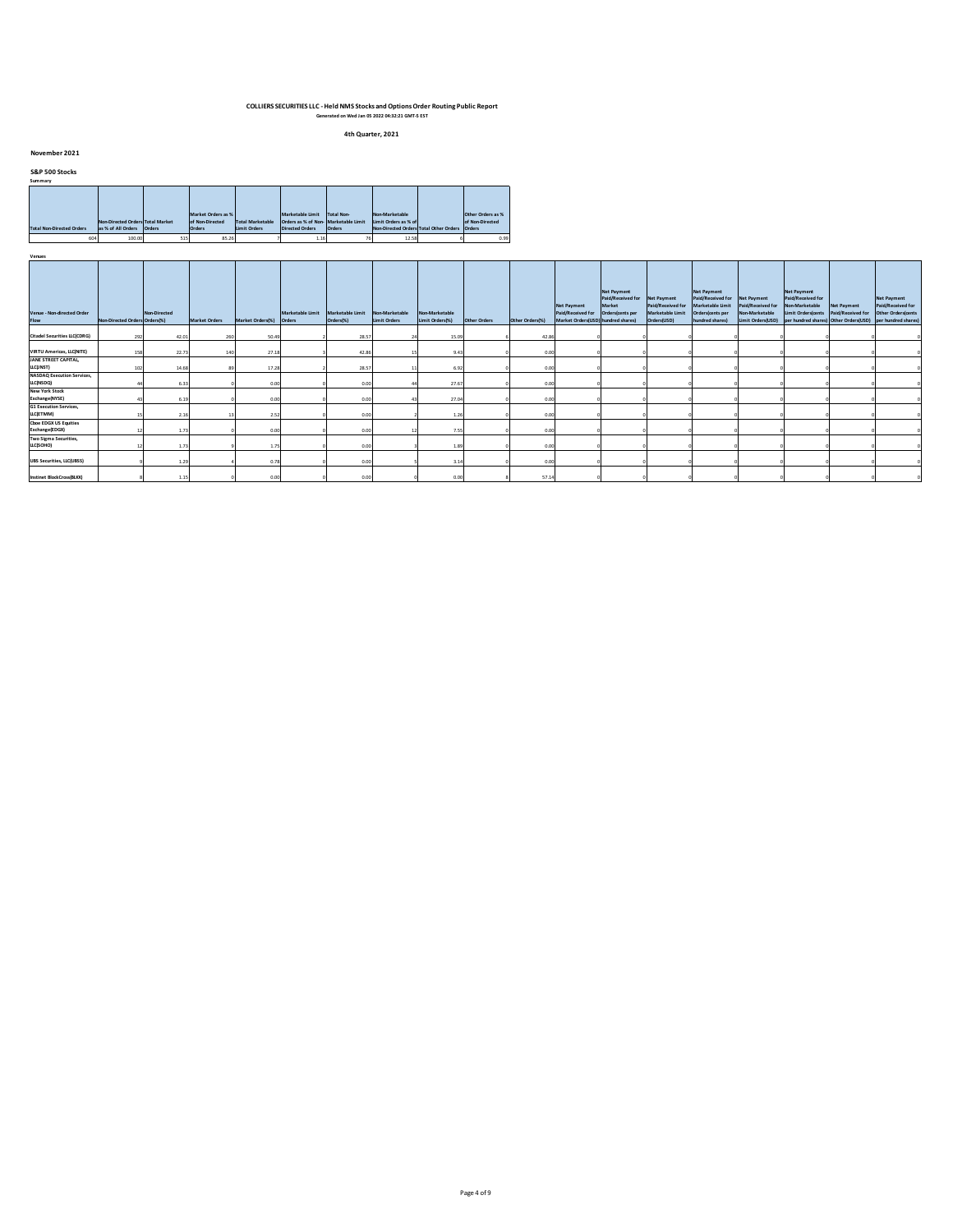**4th Quarter, 2021**

#### **November 2021**

#### **Non-S&P 500 Stocks**

| Summary                          |                                  |        |                    |                         |                                     |                   |                                        |                   |
|----------------------------------|----------------------------------|--------|--------------------|-------------------------|-------------------------------------|-------------------|----------------------------------------|-------------------|
|                                  |                                  |        |                    |                         |                                     |                   |                                        |                   |
|                                  |                                  |        |                    |                         |                                     |                   |                                        |                   |
|                                  |                                  |        |                    |                         |                                     |                   |                                        |                   |
|                                  |                                  |        | Market Orders as % |                         | Marketable Limit                    | <b>Total Non-</b> | Non-Marketable                         | Other Orders as % |
|                                  | Non-Directed Orders Total Market |        | of Non-Directed    | <b>Total Marketable</b> | Orders as % of Non-Marketable Limit |                   | Limit Orders as % of                   | of Non-Directed   |
| <b>Total Non-Directed Orders</b> | as % of All Orders               | Orders | <b>Orders</b>      | Limit Orders            | <b>Directed Orders</b>              | Orders            | Non-Directed Orders Total Other Orders | Orders            |
| 665                              | 100.00                           | 521    | 78.35              |                         | 5.71                                | 102               | 15.34                                  | 0.60              |

| Venues                                         |                               |              |                      |                         |                  |                               |                                |                                   |              |                 |                                                                               |                                                                                   |                                                      |                                                                                                                |                                                          |                                                                                                                                             |                                         |                                                               |
|------------------------------------------------|-------------------------------|--------------|----------------------|-------------------------|------------------|-------------------------------|--------------------------------|-----------------------------------|--------------|-----------------|-------------------------------------------------------------------------------|-----------------------------------------------------------------------------------|------------------------------------------------------|----------------------------------------------------------------------------------------------------------------|----------------------------------------------------------|---------------------------------------------------------------------------------------------------------------------------------------------|-----------------------------------------|---------------------------------------------------------------|
| Venue - Non-directed Order<br>Flow             | Non-Directed Orders Orders(%) | Non-Directed | <b>Market Orders</b> | Market Orders(%) Orders | Marketable Limit | Marketable Limit<br>Orders(%) | Non-Marketable<br>Limit Orders | Non-Marketable<br>Limit Orders(%) | Other Orders | Other Orders(%) | <b>Net Payment</b><br>Paid/Received for<br>Market Orders(USD) hundred shares) | <b>Net Payment</b><br>Paid/Received for Net Payment<br>Market<br>Orders(cents per | Paid/Received for<br>Marketable Limit<br>Orders(USD) | <b>Net Payment</b><br>Paid/Received for Net Payment<br>Marketable Limit<br>Orders(cents per<br>hundred shares) | Paid/Received for<br>Non-Marketable<br>Limit Orders(USD) | <b>Net Payment</b><br>Paid/Received for<br>Non-Marketable<br>Limit Orderskents<br>per hundred shares) Other Orders(USD) per hundred shares) | <b>Net Payment</b><br>Paid/Received for | <b>Net Payment</b><br>Paid/Received for<br>Other Orders(cents |
| <b>Citadel Securities LLC(CDRG)</b>            | 300                           | 36.67        | 261                  | 50.10                   |                  | 55.26                         |                                | 6.78                              |              | 8.70            |                                                                               |                                                                                   |                                                      |                                                                                                                |                                                          |                                                                                                                                             |                                         |                                                               |
| <b>VIRTU Americas, LLC(NITE)</b>               | 154                           | 18.83        | 131                  | 25.14                   |                  | 21.05                         |                                | 5.51                              |              | 8.70            |                                                                               |                                                                                   |                                                      |                                                                                                                |                                                          |                                                                                                                                             |                                         |                                                               |
| JANE STREET CAPITAL,<br>LLC(INST)              | 117                           | 14.30        |                      | 18.23                   |                  | 18.42                         |                                | 6.36                              |              | 0.00            |                                                                               |                                                                                   |                                                      |                                                                                                                |                                                          |                                                                                                                                             |                                         |                                                               |
| <b>NASDAQ Execution Services,</b><br>LLC(NSDQ) |                               | 11.12        |                      | 0.00                    |                  | 0.00                          |                                | 38.56                             |              | 0.00            |                                                                               |                                                                                   |                                                      |                                                                                                                |                                                          |                                                                                                                                             |                                         |                                                               |
| <b>Cboe EDGX US Equities</b><br>Exchange(EDGX) |                               | 5.38         |                      | 0.00                    |                  | 0.00                          |                                | 18.64                             |              | 0.00            |                                                                               |                                                                                   |                                                      |                                                                                                                |                                                          |                                                                                                                                             |                                         |                                                               |
| <b>New York Stock</b><br>Exchange(NYSE)        |                               | 4.01         |                      | 0.00                    |                  | 0.00                          |                                | 13.98                             |              | 0.00            |                                                                               |                                                                                   |                                                      |                                                                                                                |                                                          |                                                                                                                                             |                                         |                                                               |
| <b>G1 Execution Services</b> ,<br>LLC(ETMM)    |                               | 2.81         |                      | 3.84                    |                  | 5.26                          |                                | 0.42                              |              | 0.00            |                                                                               |                                                                                   |                                                      |                                                                                                                |                                                          |                                                                                                                                             |                                         |                                                               |
| <b>NYSE Arca(ARCA)</b>                         |                               | 2.57         |                      | 0.00                    |                  | 0.00                          |                                | 8.90                              |              | 0.00            |                                                                               |                                                                                   |                                                      |                                                                                                                |                                                          |                                                                                                                                             |                                         |                                                               |
| Instinet BlockCross(BLKX)                      |                               | 2.32         |                      | 0.00                    |                  | 0.00                          |                                | 0.00                              |              | 82.61           |                                                                               |                                                                                   |                                                      |                                                                                                                |                                                          |                                                                                                                                             |                                         |                                                               |
| Two Sigma Securities,<br>LLC(SOHO)             |                               | 1.71         | 12                   | 2.30                    |                  | 0.00                          |                                | 0.85                              |              | 0.00            |                                                                               |                                                                                   |                                                      |                                                                                                                |                                                          |                                                                                                                                             |                                         |                                                               |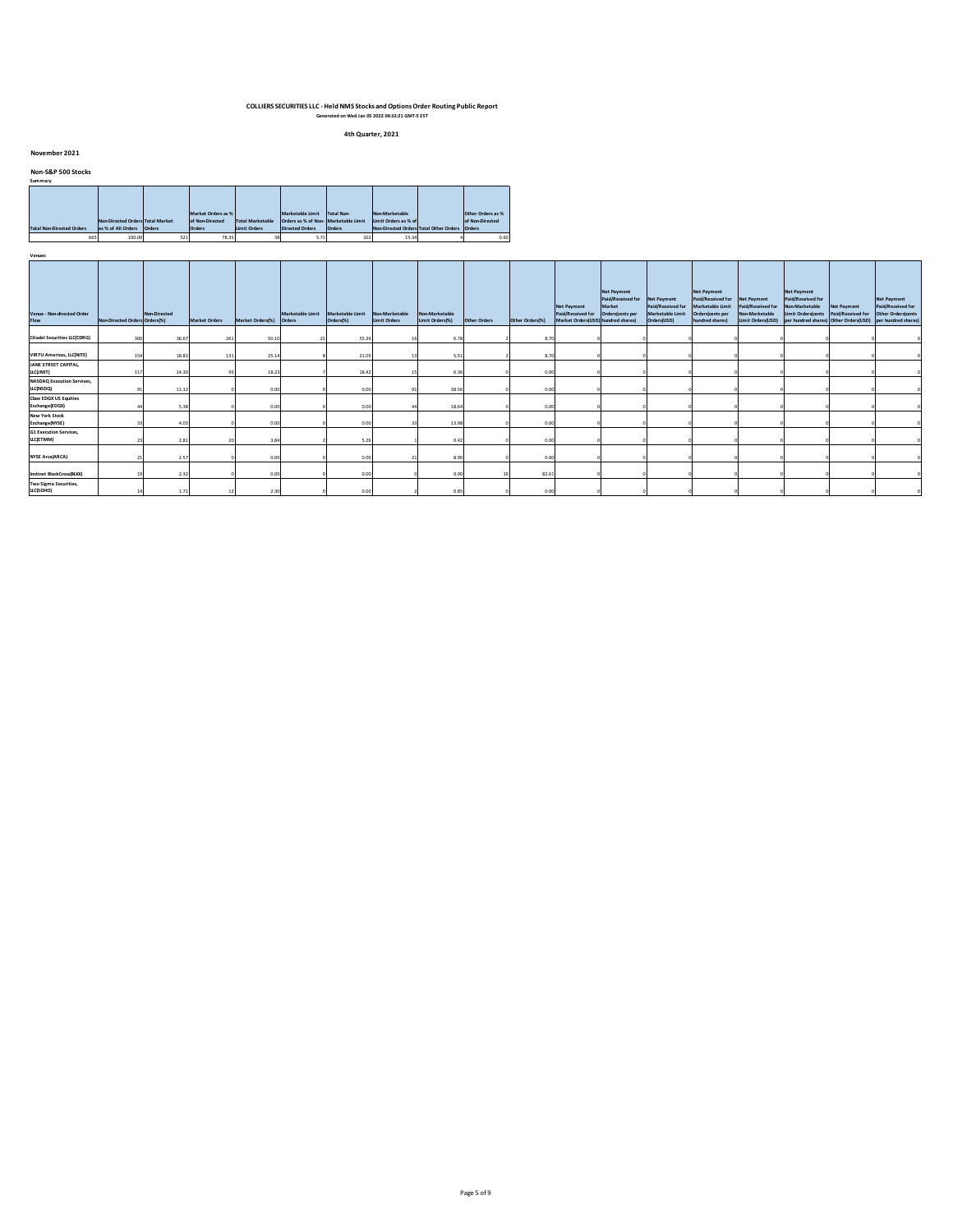**4th Quarter, 2021**

**November 2021**

| <b>Option Contracts</b>          |                                  |        |                    |                         |                                      |                   |                                               |                   |
|----------------------------------|----------------------------------|--------|--------------------|-------------------------|--------------------------------------|-------------------|-----------------------------------------------|-------------------|
| Summary                          |                                  |        |                    |                         |                                      |                   |                                               |                   |
|                                  |                                  |        |                    |                         |                                      |                   |                                               |                   |
|                                  |                                  |        |                    |                         |                                      |                   |                                               |                   |
|                                  |                                  |        | Market Orders as % |                         | Marketable Limit                     | <b>Total Non-</b> | Non-Marketable                                | Other Orders as % |
|                                  | Non-Directed Orders Total Market |        | of Non-Directed    | <b>Total Marketable</b> | Orders as % of Non- Marketable Limit |                   | Limit Orders as % of                          | of Non-Directed   |
| <b>Total Non-Directed Orders</b> | as % of All Orders               | Orders | <b>Orders</b>      | <b>Limit Orders</b>     | <b>Directed Orders</b>               | Orders            | Non-Directed Orders Total Other Orders Orders |                   |
| 253                              | 100.00                           | 138    | 54.55              |                         | 1.19                                 | 112               | 44.27                                         | 0.00              |

| Venue - Non-directed Order<br>Flow               | Non-Directed Orders Orders(%) | Non-Directed | <b>Market Orders</b> | Market Orders(%) Orders | Marketable Limit | Marketable Limit<br>Orders(%) | Non-Marketable<br>Limit Orders | Non-Marketable<br>Limit Orders(%) | Other Orders | Other Orders(%) | <b>Net Payment</b><br>Paid/Received for Orders(cents per<br>Market Orders(USD) hundred shares) | <b>Net Payment</b><br>Paid/Received for Net Payment<br>Market | Paid/Received for<br>Marketable Limit<br>Orders(USD) | <b>Net Payment</b><br>Paid/Received for Net Payment<br>Marketable Limit<br>Orders(cents per<br>hundred shares) | Paid/Received for<br>Non-Marketable<br>Limit Orders(USD) per hundred shares) Other Orders(USD) per hundred shares) | <b>Net Payment</b><br>Paid/Received for<br>Non-Marketable<br>Limit Orders(cents Paid/Received for | Net Payment | Net Payment<br>Paid/Received for<br>Other Orders(cents |
|--------------------------------------------------|-------------------------------|--------------|----------------------|-------------------------|------------------|-------------------------------|--------------------------------|-----------------------------------|--------------|-----------------|------------------------------------------------------------------------------------------------|---------------------------------------------------------------|------------------------------------------------------|----------------------------------------------------------------------------------------------------------------|--------------------------------------------------------------------------------------------------------------------|---------------------------------------------------------------------------------------------------|-------------|--------------------------------------------------------|
| <b>Citadel Securities LLC(CDRG)</b>              |                               | 47.48        |                      | 51.45                   |                  | 66.67                         |                                | 43.07                             |              |                 |                                                                                                |                                                               |                                                      |                                                                                                                |                                                                                                                    |                                                                                                   |             |                                                        |
| Susquehanna Capital<br>Group(SUSQ)               |                               | 24.82        |                      | 32.6                    |                  | 33.33                         |                                | 16.79                             |              |                 |                                                                                                |                                                               |                                                      |                                                                                                                |                                                                                                                    |                                                                                                   |             |                                                        |
| <b>Wolverine Execution Services</b><br>LLC(WEXX) |                               | 14.03        |                      | 2.1                     |                  | 0.00                          |                                | 26.28                             |              | 0.00            |                                                                                                |                                                               |                                                      |                                                                                                                |                                                                                                                    |                                                                                                   |             |                                                        |
| <b>Dash Financial Technologies</b><br>LLC(DASH)  |                               | 7.55         |                      |                         |                  | 0.00                          |                                | 9.49                              |              | 0.00            |                                                                                                |                                                               |                                                      |                                                                                                                |                                                                                                                    |                                                                                                   |             |                                                        |
| Morgan Stanley & Company<br>LLC(MSCO)            |                               | 6.12         |                      |                         |                  | 0.00                          |                                | 4.38                              |              | 0.00            |                                                                                                |                                                               |                                                      |                                                                                                                |                                                                                                                    |                                                                                                   |             |                                                        |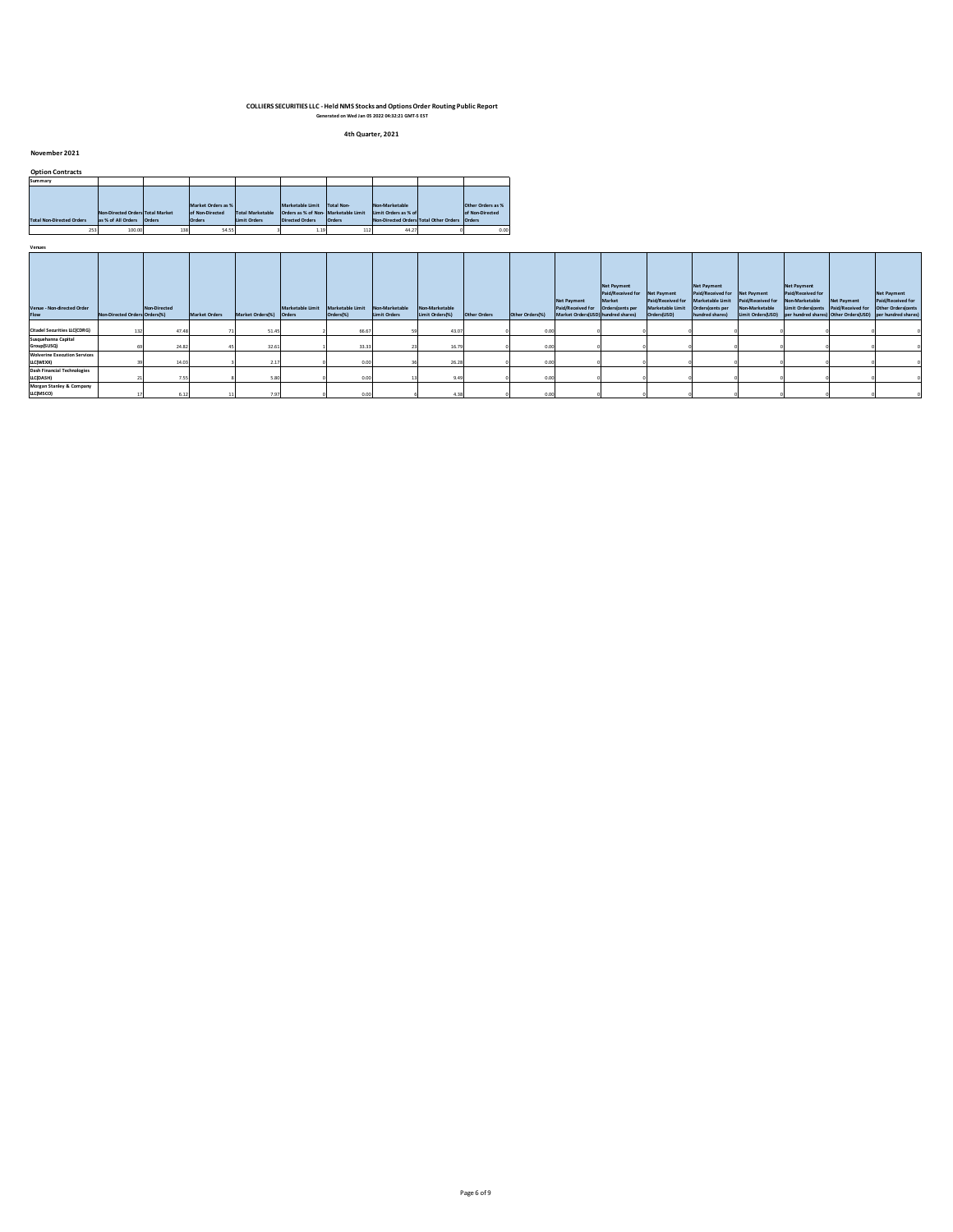**4th Quarter, 2021**

#### **December 2021**

**S&P 500 Stocks**

| Summary                          |                                  |        |                    |                         |                                     |                   |                                        |                   |
|----------------------------------|----------------------------------|--------|--------------------|-------------------------|-------------------------------------|-------------------|----------------------------------------|-------------------|
|                                  |                                  |        |                    |                         |                                     |                   |                                        |                   |
|                                  |                                  |        |                    |                         |                                     |                   |                                        |                   |
|                                  |                                  |        |                    |                         |                                     |                   |                                        |                   |
|                                  |                                  |        | Market Orders as % |                         | Marketable Limit                    | <b>Total Non-</b> | Non-Marketable                         | Other Orders as % |
|                                  | Non-Directed Orders Total Market |        | of Non-Directed    | <b>Total Marketable</b> | Orders as % of Non-Marketable Limit |                   | Limit Orders as % of                   | of Non-Directed   |
| <b>Total Non-Directed Orders</b> | as % of All Orders               | Orders | <b>Orders</b>      | <b>Limit Orders</b>     | <b>Directed Orders</b>              | Orders            | Non-Directed Orders Total Other Orders | Orders            |
| 626                              | 100.00                           | 565    | 90.26              |                         | 0.80                                |                   | 8.95                                   | 0.00              |

| Venue - Non-directed Order<br>Flow             | Non-Directed Orders Orders(%) | Non-Directed | <b>Market Orders</b> | Market Orders(%) Orders | Marketable Limit Marketable Limit Non-Marketable<br>Orders(%) | Limit Orders | Non-Marketable<br>Limit Orders(%) | Other Orders | Other Orders(%) | <b>Net Payment</b><br>Paid/Received for Orders(cents per<br>Market Orders(USD) hundred shares) | <b>Net Payment</b><br>Paid/Received for Net Payment<br>Market | Paid/Received for<br>Marketable Limit<br>Orders(USD) | <b>Net Payment</b><br>Paid/Received for Net Payment<br>Marketable Limit<br>Orders(cents per<br>hundred shares) | Paid/Received for Non-Marketable<br>Non-Marketable | <b>Net Payment</b><br>Paid/Received for<br>Limit Orders(cents Paid/Received for Other Orders(cents<br>Limit Orders(USD) per hundred shares) Other Orders(USD) per hundred shares) | Net Payment | <b>Net Payment</b><br>Paid/Received for |
|------------------------------------------------|-------------------------------|--------------|----------------------|-------------------------|---------------------------------------------------------------|--------------|-----------------------------------|--------------|-----------------|------------------------------------------------------------------------------------------------|---------------------------------------------------------------|------------------------------------------------------|----------------------------------------------------------------------------------------------------------------|----------------------------------------------------|-----------------------------------------------------------------------------------------------------------------------------------------------------------------------------------|-------------|-----------------------------------------|
| <b>Citadel Securities LLC(CDRG)</b>            | 277                           | 40.50        | 252                  | 44.60                   | 40.00                                                         |              | 20.54                             |              | 0.00            |                                                                                                |                                                               |                                                      |                                                                                                                |                                                    |                                                                                                                                                                                   |             |                                         |
| <b>VIRTU Americas, LLC(NITE)</b>               | 180                           | 26.32        |                      | 29.03                   | 20.00                                                         |              | 13.39                             |              | 0.00            |                                                                                                |                                                               |                                                      |                                                                                                                |                                                    |                                                                                                                                                                                   |             |                                         |
| JANE STREET CAPITAL,<br>LLC(INST)              | 126                           | 18.42        | 122                  | 21.59                   | 20.00                                                         |              | 2.68                              |              | 0.00            |                                                                                                |                                                               |                                                      |                                                                                                                |                                                    |                                                                                                                                                                                   |             |                                         |
| <b>New York Stock</b><br>Exchange(NYSE)        |                               | 4.53         |                      | 0.00                    | 0.00                                                          |              | 27.68                             |              | 0.00            |                                                                                                |                                                               |                                                      |                                                                                                                |                                                    |                                                                                                                                                                                   |             |                                         |
| <b>NASDAQ Execution Services,</b><br>LLC(NSDQ) |                               | 3.95         |                      | 0.00                    | 0.00                                                          |              | 24.11                             |              | 0.00            |                                                                                                |                                                               |                                                      |                                                                                                                |                                                    |                                                                                                                                                                                   |             |                                         |
| <b>G1 Execution Services</b> ,<br>LLC(ETMM)    |                               | 2.19         |                      | 2.30                    | 20.00                                                         |              | 0.89                              |              | 0.00            |                                                                                                |                                                               |                                                      |                                                                                                                |                                                    |                                                                                                                                                                                   |             |                                         |
| Two Sigma Securities,<br>LLC(SOHO)             |                               | 1.32         |                      | 1.24                    | 0.00                                                          |              | 1.79                              |              | 0.00            |                                                                                                |                                                               |                                                      |                                                                                                                |                                                    |                                                                                                                                                                                   |             |                                         |
| <b>Choe EDGX US Equities</b><br>Exchange(EDGX) |                               | 1.17         |                      | 0.00                    | 0.00                                                          |              | 7.14                              |              | 0.00            |                                                                                                |                                                               |                                                      |                                                                                                                |                                                    |                                                                                                                                                                                   |             |                                         |
| <b>UBS Securities, LLC(UBSS)</b>               |                               | 1.17         |                      | 1.24                    | 0.00                                                          |              | 0.89                              |              | 0.00            |                                                                                                |                                                               |                                                      |                                                                                                                |                                                    |                                                                                                                                                                                   |             |                                         |
| Instinet BlockCross(BLKX)                      |                               | 0.29         |                      | 0.00                    | 0.00                                                          |              | 0.00                              |              | 100.00          |                                                                                                |                                                               |                                                      |                                                                                                                |                                                    |                                                                                                                                                                                   |             |                                         |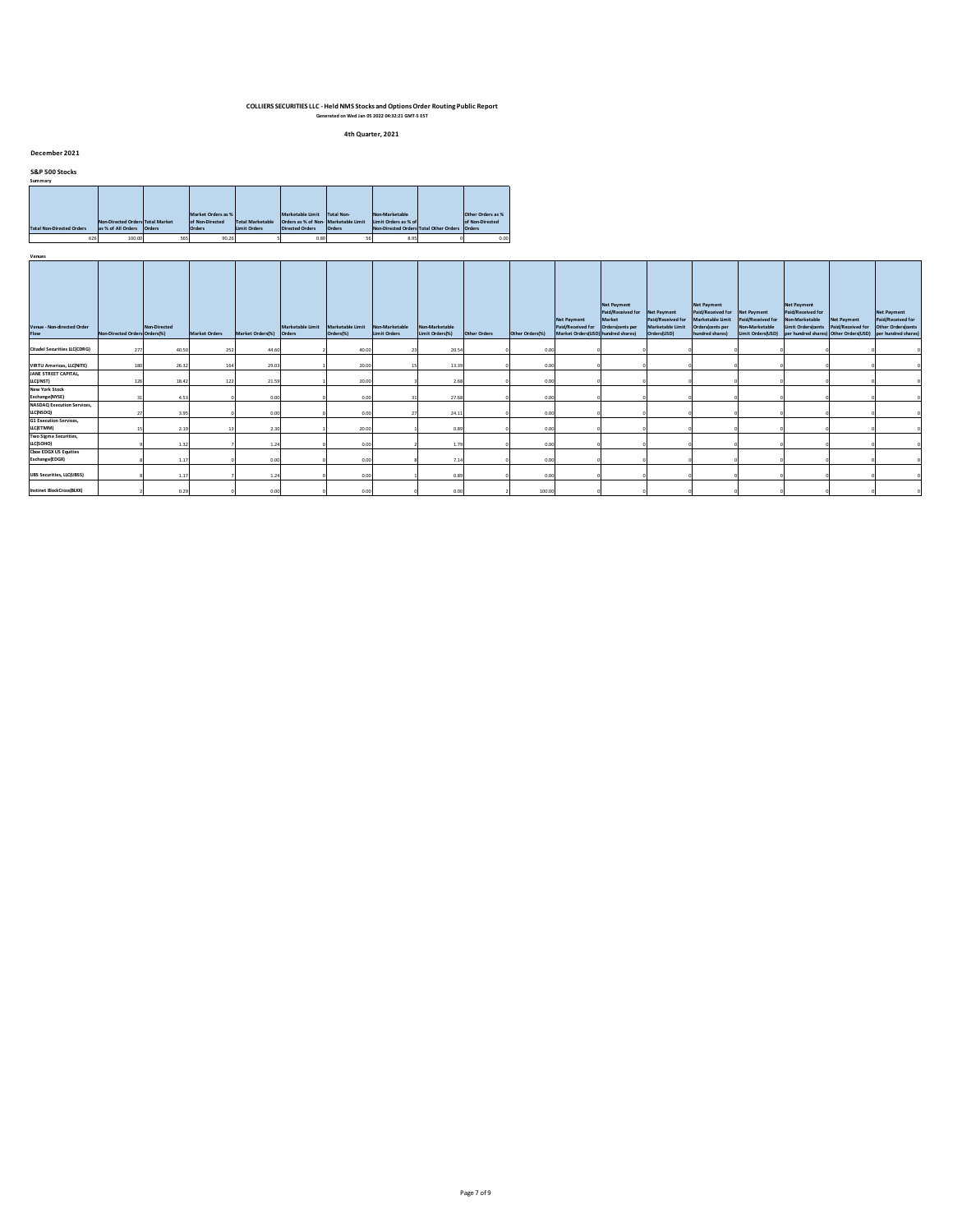**4th Quarter, 2021**

### **December 2021**

### **Non-S&P 500 Stocks Summary**

| summarv                          |                                               |     |                     |                         |                                     |            |                                               |  |                   |  |  |  |  |  |  |
|----------------------------------|-----------------------------------------------|-----|---------------------|-------------------------|-------------------------------------|------------|-----------------------------------------------|--|-------------------|--|--|--|--|--|--|
|                                  |                                               |     |                     |                         |                                     |            |                                               |  |                   |  |  |  |  |  |  |
|                                  |                                               |     |                     |                         |                                     |            |                                               |  |                   |  |  |  |  |  |  |
|                                  |                                               |     | Market Orders as %  |                         | Marketable Limit                    | Total Non- | Non-Marketable                                |  | Other Orders as % |  |  |  |  |  |  |
|                                  | Non-Directed Orders Total Market              |     | of Non-Directed     | <b>Total Marketable</b> | Orders as % of Non-Marketable Limit |            | Limit Orders as % of                          |  | of Non-Directed   |  |  |  |  |  |  |
| <b>Total Non-Directed Orders</b> | as % of All Orders<br>Orders<br><b>Orders</b> |     | <b>Limit Orders</b> | Directed Orders         | <b>Orders</b>                       |            | Non-Directed Orders Total Other Orders Orders |  |                   |  |  |  |  |  |  |
| 567                              | 100.00                                        | 439 | 77.43               |                         | 8.82                                |            | 12.70                                         |  | 1.06              |  |  |  |  |  |  |

| Venues |  |  |  |
|--------|--|--|--|
|        |  |  |  |

| venues                                         |                               |                     |                      |                         |                  |                               |                                |                                   |              |                 |                                                                                                |                                                               |                                                      |                                                                                                                |                                                          |                                                                                                   |                    |                                                                                                                            |
|------------------------------------------------|-------------------------------|---------------------|----------------------|-------------------------|------------------|-------------------------------|--------------------------------|-----------------------------------|--------------|-----------------|------------------------------------------------------------------------------------------------|---------------------------------------------------------------|------------------------------------------------------|----------------------------------------------------------------------------------------------------------------|----------------------------------------------------------|---------------------------------------------------------------------------------------------------|--------------------|----------------------------------------------------------------------------------------------------------------------------|
| Venue - Non-directed Order<br>Flow             | Non-Directed Orders Orders(%) | <b>Non-Directed</b> | <b>Market Orders</b> | Market Orders(%) Orders | Marketable Limit | Marketable Limit<br>Orders(%) | Non-Marketable<br>Limit Orders | Non-Marketable<br>Limit Orders(%) | Other Orders | Other Orders(%) | <b>Net Payment</b><br>Paid/Received for Orders(cents per<br>Market Orders(USD) hundred shares) | <b>Net Payment</b><br>Paid/Received for Net Payment<br>Market | Paid/Received for<br>Marketable Limit<br>Orders(USD) | <b>Net Payment</b><br>Paid/Received for Net Payment<br>Marketable Limit<br>Orders(cents per<br>hundred shares) | Paid/Received for<br>Non-Marketable<br>Limit Orders(USD) | <b>Net Payment</b><br>Paid/Received for<br>Non-Marketable<br>Limit Orders(cents Paid/Received for | <b>Net Payment</b> | <b>Net Payment</b><br>Paid/Received for<br>Other Orders(cents<br>per hundred shares) Other Orders(USD) per hundred shares) |
| <b>Citadel Securities LLC(CDRG)</b>            | 270                           | 39.88               | 215                  | 48.97                   |                  | 64.00                         |                                | 12.82                             |              | 9.38            |                                                                                                |                                                               |                                                      |                                                                                                                |                                                          |                                                                                                   |                    |                                                                                                                            |
| <b>VIRTU Americas, LLC(NITE)</b>               | 138                           | 20.38               | 119                  | 27.11                   |                  | 20.00                         |                                | 3.85                              |              | 9.38            |                                                                                                |                                                               |                                                      |                                                                                                                |                                                          |                                                                                                   |                    |                                                                                                                            |
| JANE STREET CAPITAL,<br>LLC(INST)              |                               | 14.18               |                      | 18.91                   |                  | 12.00                         |                                | 4.49                              |              | 0.00            |                                                                                                |                                                               |                                                      |                                                                                                                |                                                          |                                                                                                   |                    |                                                                                                                            |
| <b>NASDAQ Execution Services,</b><br>LLC(NSDQ) |                               | 7.98                |                      | 0.00                    |                  | 2.00                          |                                | 33.97                             |              | 0.00            |                                                                                                |                                                               |                                                      |                                                                                                                |                                                          |                                                                                                   |                    |                                                                                                                            |
| <b>New York Stock</b><br>Exchange(NYSE)        |                               | 4.87                |                      | 0.00                    |                  | 0.00                          |                                | 21.15                             |              | 0.00            |                                                                                                |                                                               |                                                      |                                                                                                                |                                                          |                                                                                                   |                    |                                                                                                                            |
| <b>Cboe EDGX US Equities</b><br>Exchange(EDGX) |                               | 4.43                |                      | 0.00                    |                  | 0.00                          |                                | 19.23                             |              | 0.00            |                                                                                                |                                                               |                                                      |                                                                                                                |                                                          |                                                                                                   |                    |                                                                                                                            |
| Instinet BlockCross(BLKX)                      |                               | 3.84                |                      | 0.00                    |                  | 0.00                          |                                | 0.00                              |              | 81.25           |                                                                                                |                                                               |                                                      |                                                                                                                |                                                          |                                                                                                   |                    |                                                                                                                            |
| <b>G1 Execution Services,</b><br>LLC(ETMM)     |                               | 2.66                |                      | 3.64                    |                  | 2.00                          |                                | 0.64                              |              | 0.00            |                                                                                                |                                                               |                                                      |                                                                                                                |                                                          |                                                                                                   |                    |                                                                                                                            |
| <b>NYSE American(AMEX)</b>                     |                               | 0.74                |                      | 0.00                    |                  | 0.00                          |                                | 3.21                              |              | 0.00            |                                                                                                |                                                               |                                                      |                                                                                                                |                                                          |                                                                                                   |                    |                                                                                                                            |
| <b>UBS Securities, LLC(UBSS)</b>               |                               | 0.59                |                      | 0.91                    |                  | 0.00                          |                                | 0.00                              |              | 0.00            |                                                                                                |                                                               |                                                      |                                                                                                                |                                                          |                                                                                                   |                    |                                                                                                                            |